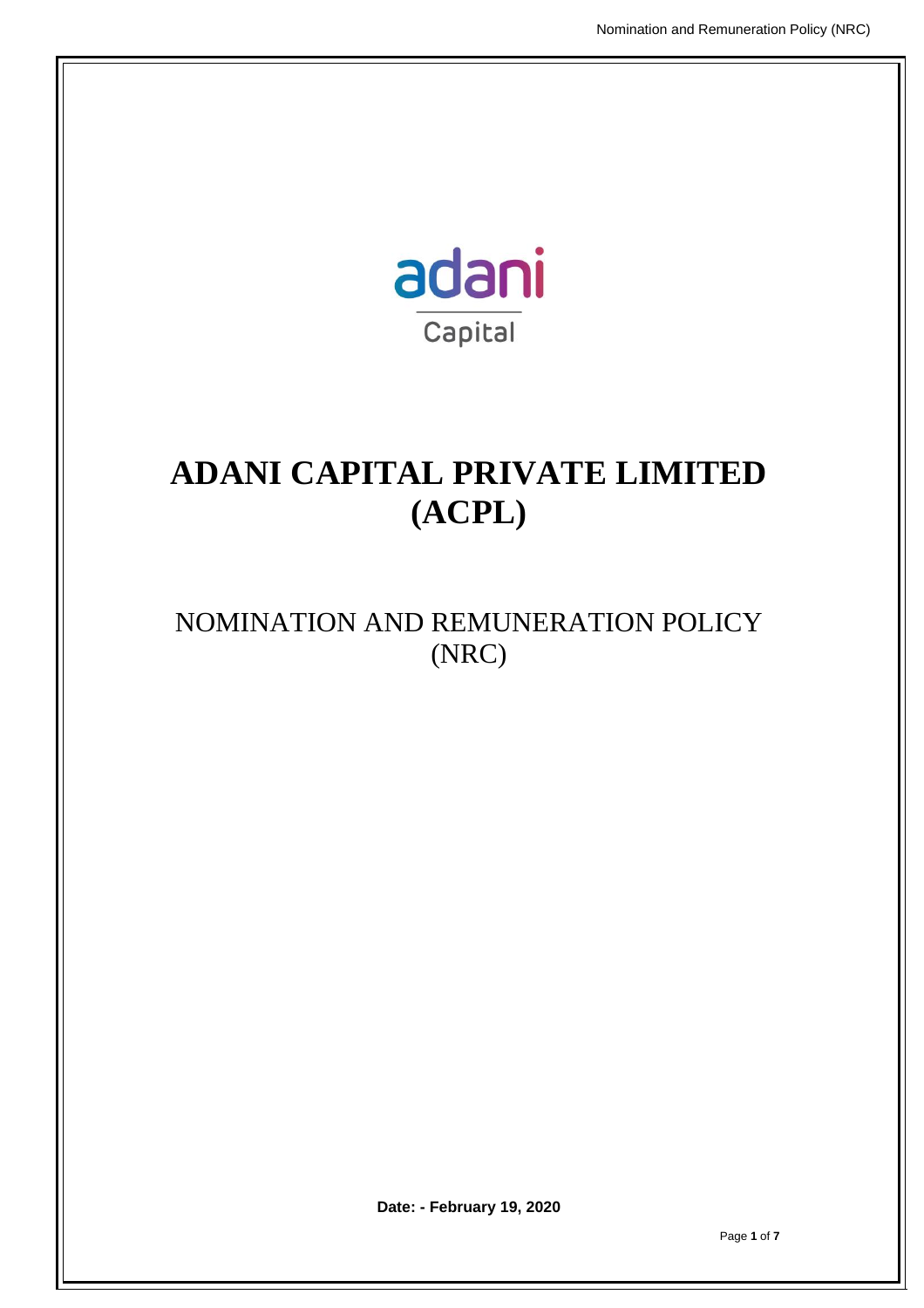This Committee and the Policy is formulated in compliance with Section 178 of the Companies Act, 2013 read along with the applicable rules thereto and RBI Directions.

# **1. OBJECTIVE**

The Nomination and Remuneration Committee and this Policy shall be in compliance with Section 178 of the Companies Act, 2013 read along with the applicable rules thereto. The Key Objectives of the Committee would be:

- **1.1.** To guide the Board in relation to appointment and removal of Directors, Key Managerial Personnel and Senior Management.
- **1.2.** To evaluate the performance of the members of the Board and provide necessary report to the Board for further evaluation of the Board.
- **1.3.** To recommend to the Board on Remuneration payable to the Directors, Key Managerial Personnel and Senior Management.
- **1.4.** To provide to Key Managerial Personnel and Senior Management reward linked directly to their effort, performance, dedication and achievement relating to the Company's operations.
- **1.5.** To retain, motivate and promote talent and to ensure long term sustainability of talented managerial persons and create competitive advantage.
- **1.6.** To devise a policy on Board diversity
- **1.7.** To develop a succession plan for the Board and to regularly review the plan;

#### **2. DEFINITIONS**

- **2.1. Act** means the Companies Act, 2013 and Rules framed thereunder, as amended from time to time.
- **2.2. Board** means Board of Directors of the Company.
- **2.3. Directors** mean Directors of the Company.

#### **2.4. Key Managerial Personnel** means

**2.4.1.** Chief Executive Officer or the Managing Director or the Manager;

**2.4.2.** Whole-time director;

**2.4.3.** Chief Financial Officer;

**2.4.4.** Company Secretary; and

**2.4.5.** such other officer as may be prescribed.

**2.5. Senior Management** means personnel of the company who are members of its core management team excluding the Board of Directors including Chief Operating Officer and Functional Heads.

Page **2** of **7**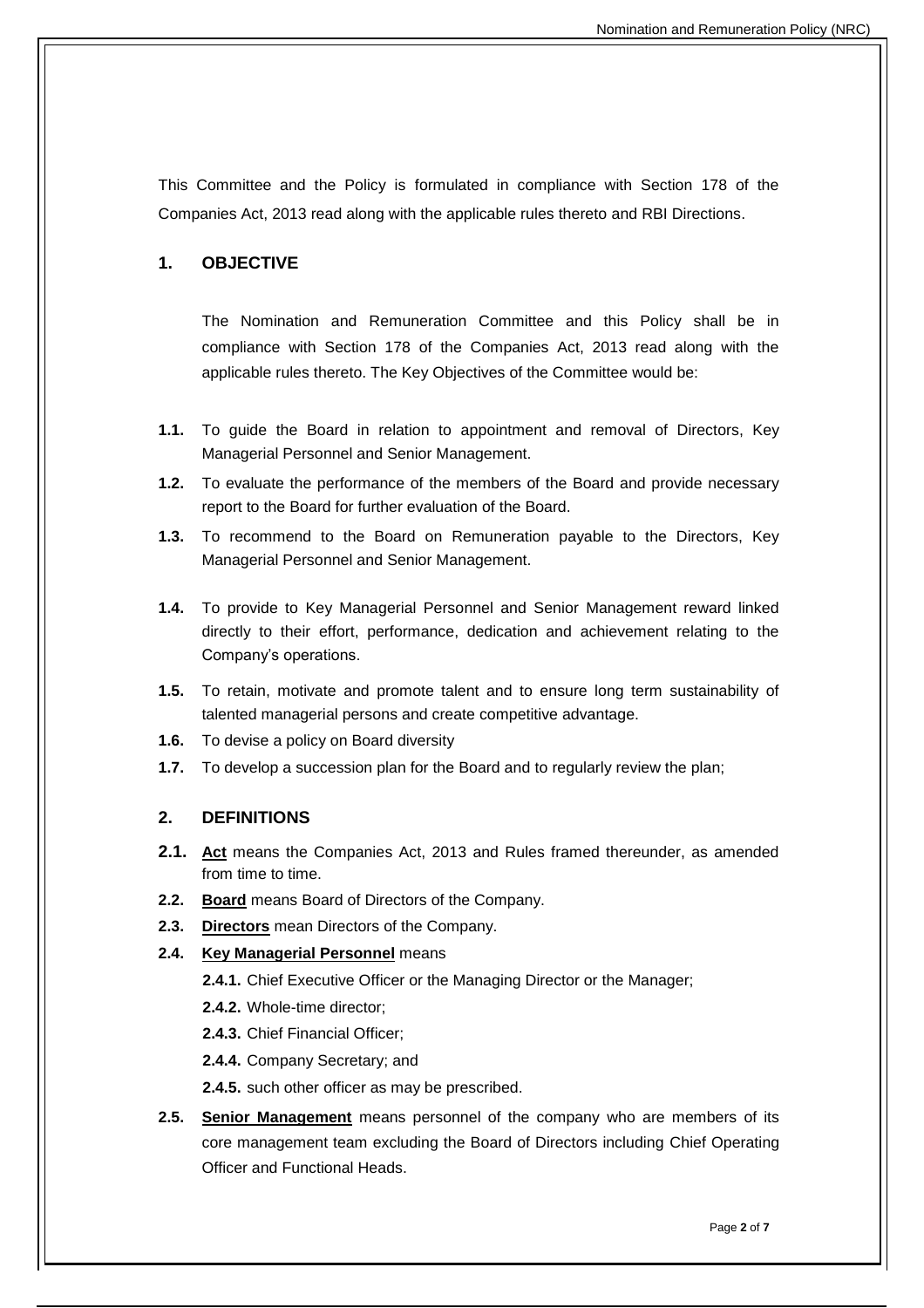# **3. ROLE OF COMMITTEE**

# **3.1. Matters to be dealt with, perused and recommended to the Board by the Nomination and Remuneration Committee**

The Committee shall:

- **3.1.1.** Formulate the criteria for determining qualifications, positive attributes and independence of a director.
- **3.1.2.** Identify persons who are qualified to become Director and persons who may be appointed in Key Managerial and Senior Management positions in accordance with the criteria laid down in this policy.
- **3.1.3.** Recommend to the Board, appointment and removal of Director, KMP and Senior Management Personnel.

#### **3.2. Policy for appointment and removal of Director, KMP and Senior Management**

#### **3.2.1. Appointment criteria and qualifications**

- **a)** The Committee shall identify and ascertain the integrity, qualification, expertise and experience of the person for appointment as Director, KMP or at Senior Management level and recommend to the Board his / her appointment.
- **b)** A person should possess adequate qualification, expertise and experience for the position he / she is considered for appointment. The Committee has discretion to decide whether qualification, expertise and experience possessed by a person is sufficient / satisfactory for the concerned position.
- **c)** The Company shall not appoint or continue the employment of any person as Whole-time Director who has attained the age of seventy years. Provided that the term of the person holding this position may be extended beyond the age of seventy years with the approval of shareholders by passing a special resolution based on the explanatory statement annexed to the notice for such motion indicating the justification for extension of appointment beyond seventy years.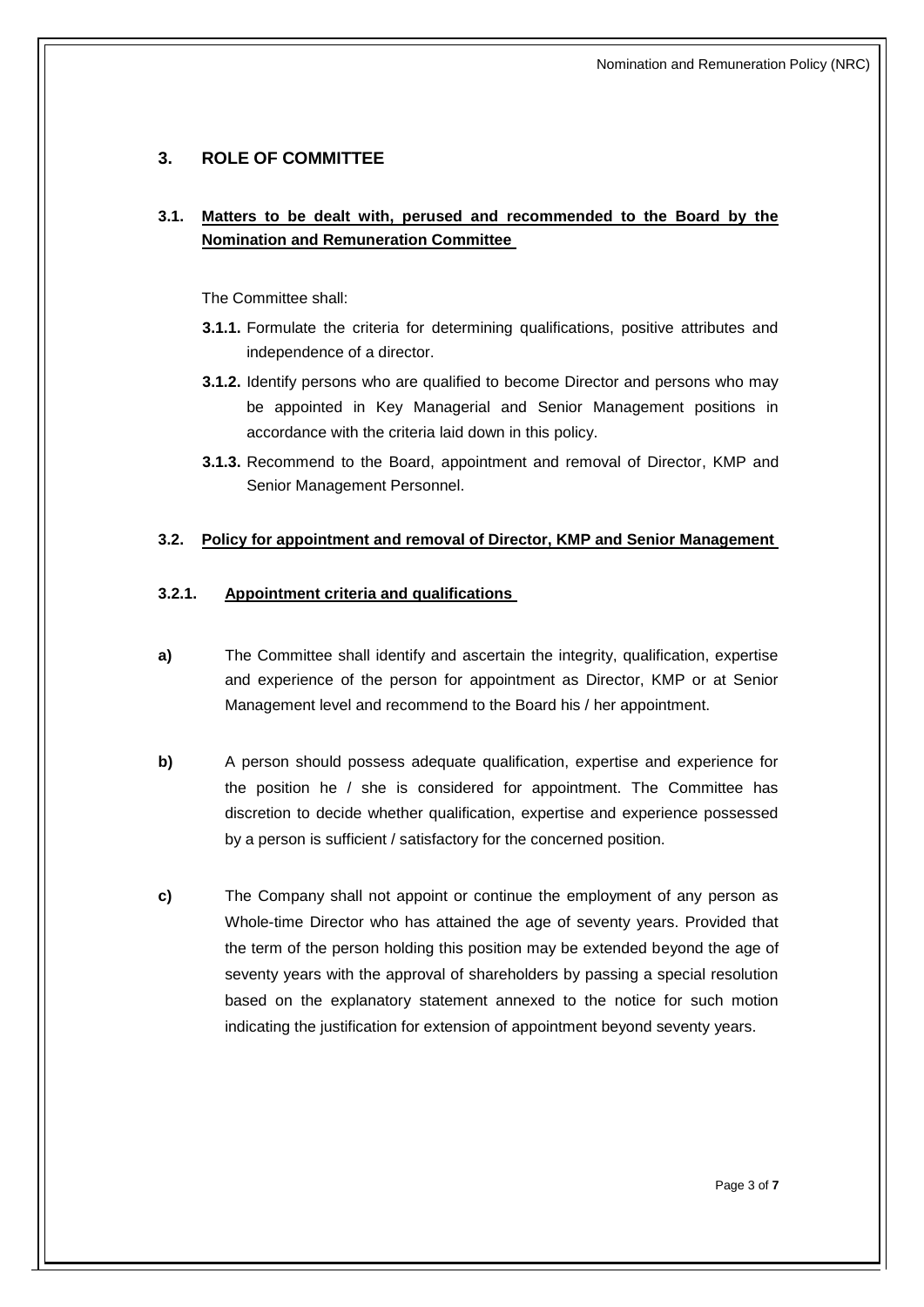# **3.2.2. Term / Tenure**

#### **a)** Managing Director/Whole-time Director:

The Company shall appoint or re-appoint any person as its Executive Chairman, Managing Director or Executive Director for a term not exceeding three/ five years at a time. No re-appointment shall be made earlier than one year before the expiry of term.

### **b)** Independent Director:

- An Independent Director shall hold office for a term up to five consecutive years on the Board of the Company and will be eligible for re-appointment on passing of a special resolution by the Company and disclosure of such appointment in the Board's report.
- No Independent Director shall hold office for more than two consecutive terms of upto maximum of 5 years each, but such Independent Director shall be eligible for appointment after expiry of three years of ceasing to become an Independent Director. Provided that an Independent Director shall not, during the said period of three years, be appointed in or be associated with the Company in any other capacity, either directly or indirectly.

#### **3.2.3. Evaluation**

The Committee may carry out evaluation of performance of every Director, KMP and Senior Management Personnel at regular interval (yearly).

## **3.2.4. Removal**

Due to reasons for any disqualification mentioned in the Act or under any other applicable Act, rules and regulations thereunder, the Committee may recommend, to the Board with reasons recorded in writing, removal of a Director, KMP or Senior Management Personnel subject to the provisions and compliance of the said Act, rules and regulations.

Page 4 of **7**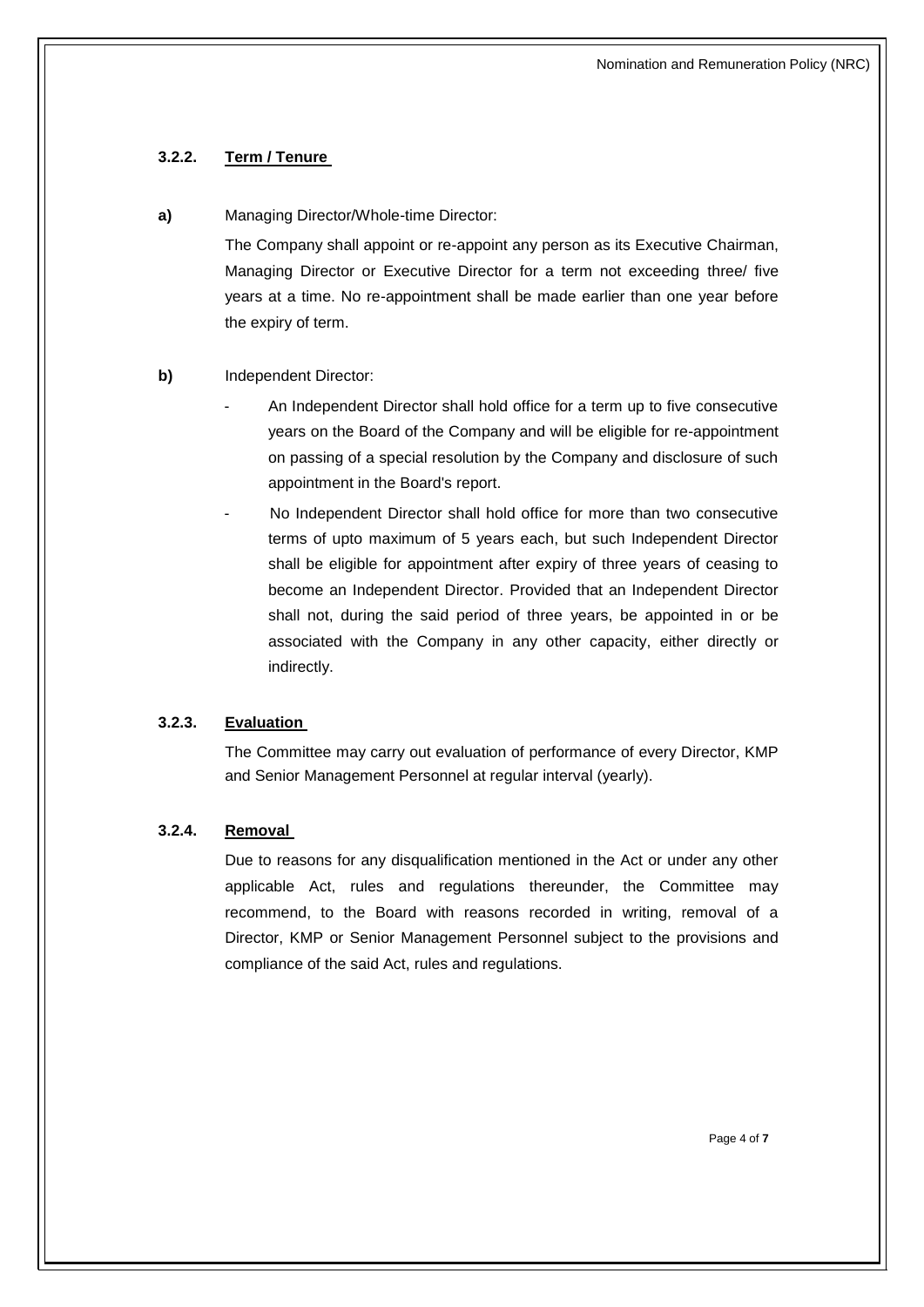## **3.2.5. Retirement**

The Director, KMP and Senior Management Personnel shall retire as per the applicable provisions of the Act and the prevailing policy of the Company. The Board will have the discretion to retain the Director, KMP, Senior Management Personnel in the same position/ remuneration or otherwise even after attaining the retirement age, for the benefit of the Company.

# **3.3. Policy relating to the Remuneration for the Whole-time Director, Managing Director, KMP and Senior Management Personnel**

#### **3.3.1. Remuneration to Managing/Whole-time / Executive / Managing Director, KMP and Senior Management Personnel:**

The Remuneration/ Compensation/ Commission etc. to be paid to Director / Managing Director etc. shall be governed as per provisions of the Companies Act, 2013 and rules made there under or any other enactment for the time being in force.

#### **3.3.2. Remuneration to Non- Executive / Independent Director:**

The Non-Executive Independent Director may receive remuneration / compensation /commission as per the provisions of Companies Act, 2013. The amount of sitting fees shall be subject to ceiling/ limits as provided under Companies Act, 2013 and rules made there under or any other enactment for the time being in force.

#### **4. MEMBERSHIP**

- **4.1** The Committee shall consist of a minimum 3 Members.
- **4.2** Minimum 2 members shall constitute a quorum for the Committee meeting.
- **4.3** Term of the Committee shall be continued unless terminated by the Board of Directors.

# **5. CHAIRPERSON**

- **5.1** The members of the Committee present at the meeting shall choose one amongst them to act as Chairperson.
- 5.2 Chairman of the Nomination and Remuneration Committee meeting could be present at the Annual General Meeting or may nominate some other member to answer the shareholders' queries.

Page **5 of 7**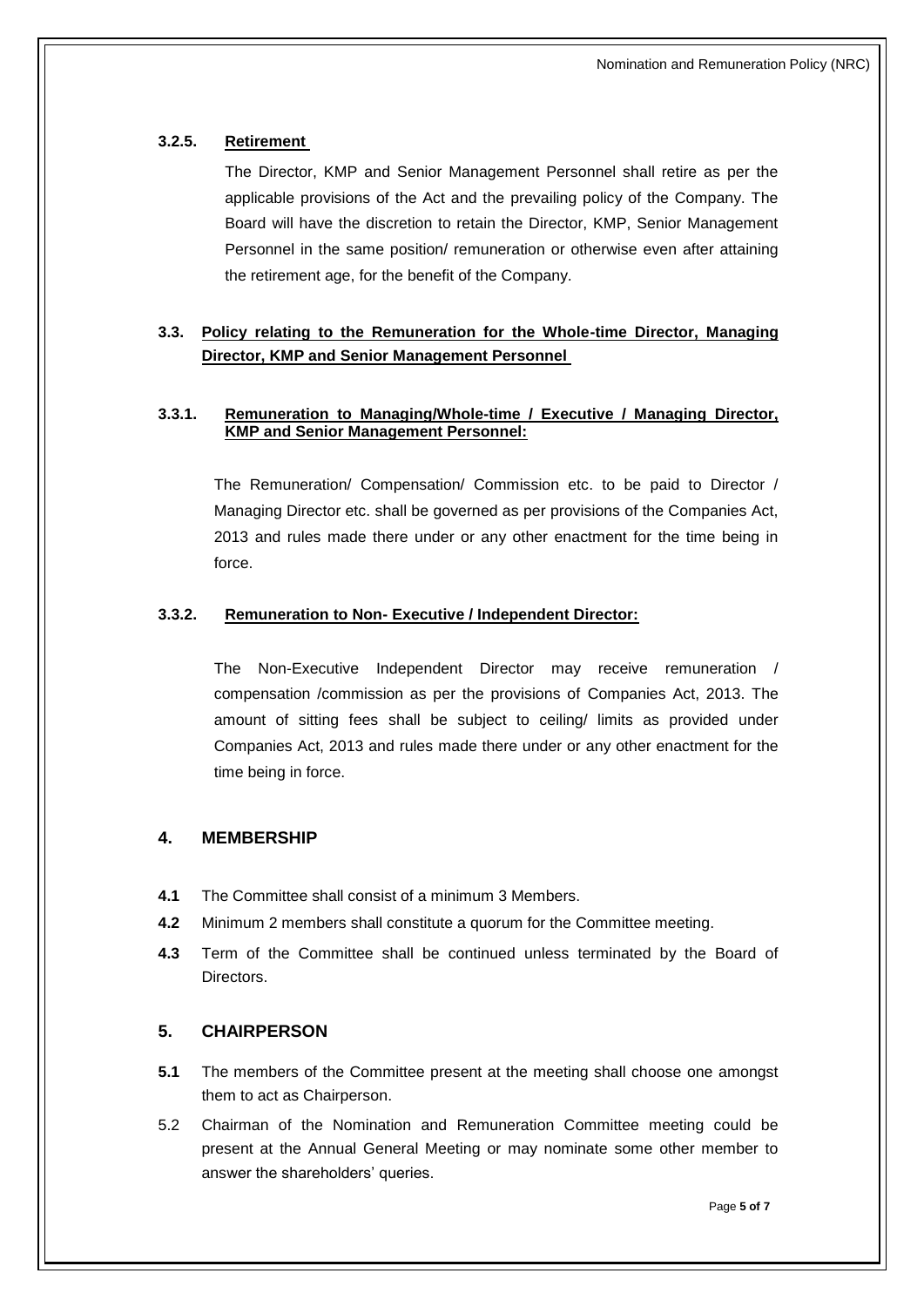# **6. FREQUENCY OF MEETINGS**

The meeting of the Committee shall be held at such intervals as may be required.

### **7. SECRETARY**

The Company Secretary of the Company shall act as Secretary of the Committee.

### **8. VOTING**

- **8.1** Matters arising for determination at Committee meetings shall be decided by a majority of votes of Members present and voting and any such decision shall for all purposes be deemed a decision of the Committee.
- **8.2** In the case of equality of votes, the Chairman of the meeting will have a casting vote.

### **9. NOMINATION DUTIES**

The duties of the Committee in relation to nomination matters include:

- **9.1** Ensuring that there is an appropriate induction in place for new Directors and members of Senior Management and reviewing its effectiveness;
- **9.2** Ensuring that on appointment to the Board, Non-Executive Directors receive a formal letter of appointment in accordance with the Guidelines provided under the Act;
- **9.3** Identifying and recommending Directors who are to be put forward for retirement by rotation.
- **9.4** Determining the appropriate size, diversity and composition of the Board;
- **9.5** Developing a succession plan for the Board and Senior Management and regularly reviewing the plan;
- **9.6** Evaluating the performance of the Board members and Senior Management in the context of the Company's performance from business and compliance perspective;
- **9.7** Making recommendations to the Board concerning any matters relating to the continuation in office of any Director at any time including the suspension or termination of service of an Executive Director as an employee of the Company subject to the provision of the law and their service contract.

Page **6** of **7**